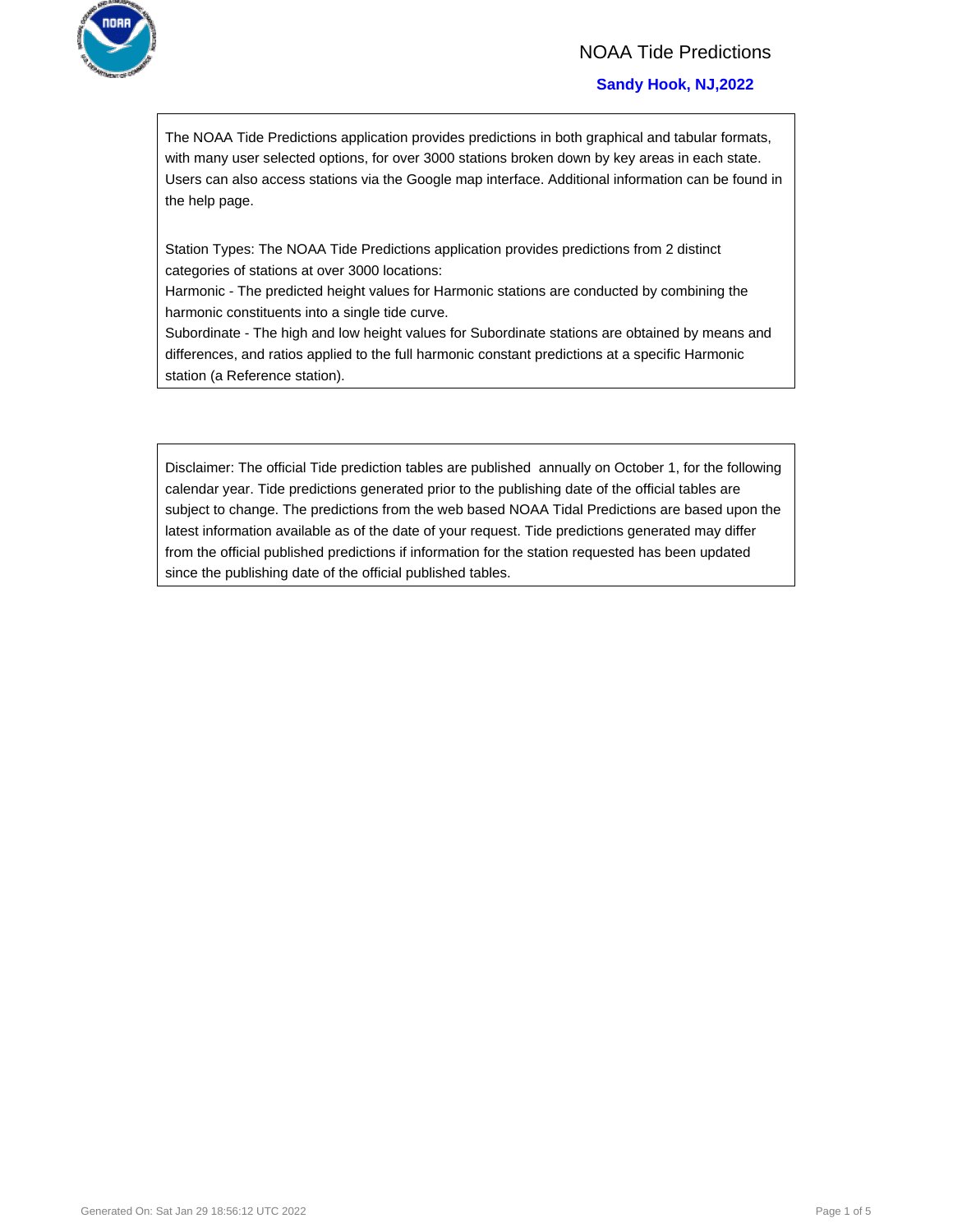

## **NOAA Tide Predictions**

# **Sandy Hook, NJ,2022 ( 40 28.0N / 74 00.6W ) Times and Heights of High and Low Waters**

|                                                                                     |                                 | January                                                                |                                                  |                                                                                        | February                                                |                                                                            |                                                        | <b>March</b>                                                                       |                                        |                                                                                      |                                                              |  |  |
|-------------------------------------------------------------------------------------|---------------------------------|------------------------------------------------------------------------|--------------------------------------------------|----------------------------------------------------------------------------------------|---------------------------------------------------------|----------------------------------------------------------------------------|--------------------------------------------------------|------------------------------------------------------------------------------------|----------------------------------------|--------------------------------------------------------------------------------------|--------------------------------------------------------------|--|--|
| Time<br>Height<br>Time<br>Height                                                    |                                 |                                                                        | Time<br>Height<br>Time                           |                                                                                        | Height                                                  | Time                                                                       | Height                                                 | Time                                                                               | Height                                 |                                                                                      |                                                              |  |  |
| h m<br>06:06 AM 5.9<br>12:44 PM -0.8<br>Sa 06:34 PM 4.6                             | ft<br>cm<br>180<br>$-24$<br>140 | h m<br>16 12:15 AM 0.2<br>06:34 AM<br>Su 01:10 PM 0.0<br>07:04 PM      | ft<br>cm<br>- 6<br>4.8<br>146<br>0<br>122<br>4.0 | h m<br>1<br>$01:30$ AM $-0.8$<br>07:39 AM<br>Tu 02:13 PM -1.0<br>08:07 PM<br>$\bullet$ | ft<br>cm<br>$-24$<br>180<br>5.9<br>$-30$<br>-4.9<br>149 | h m<br>1601:21 AM<br>07:26 AM<br>W 02:03 PM -0.2<br>$O$ 07:56 PM           | ft<br>cm<br>0.0<br>0<br>5.0<br>152<br>-6<br>4.5<br>137 | h m<br>1<br>12:24 AM -0.4<br>06:35 AM 5.7<br>Tu 01:03 PM -0.7<br>07:02 PM 5.0      | ft<br>cm<br>$-12$<br>174<br>-21<br>152 | h m<br>1601:11 AM<br>07:19 AM<br>W 01:49 PM<br>07:49 PM                              | ft<br>cm<br>0.2<br>6<br>149<br>4.9<br>0<br>0.0<br>4.7<br>143 |  |  |
| 2<br>12:46 AM -0.7<br>07:00 AM 6.0<br>Su 01:38 PM -1.0<br>07:29 PM 4.7<br>$\bullet$ | -21<br>183<br>$-30$<br>143      | 17 12:59 AM 0.1<br>07:12 AM 4.9<br>M 01:52 PM -0.1<br>$O$ 07:44 PM 4.0 | 3<br>149<br>-3<br>122                            | 2<br>02:22 AM -0.8<br>08:28 AM 5.8<br>W 02:59 PM -1.0<br>08:57 PM 5.0                  | -24<br>177<br>$-30$<br>152                              | 17 02:03 AM -0.2<br>08:02 AM 5.1<br>Th 02:39 PM -0.3<br>08:32 PM           | -6<br>155<br>-9<br>140<br>4.6                          | 2<br>01:17 AM -0.6<br>07:23 AM 5.7<br>W 01:49 PM -0.8<br>07:49 PM 5.2<br>$\bullet$ | -18<br>174<br>-24<br>158               | 1701:56 AM 0.0<br>07:58 AM 5.1<br>Th 02:28 PM -0.2<br>08:26 PM 5.0                   | $\mathbf 0$<br>155<br>-6<br>152                              |  |  |
| 3<br>01:41 AM -0.8<br>07:52 AM 6.1<br>M 02:31 PM -1.0<br>08:22 PM 4.8               | -24<br>186<br>$-30$<br>146      | 1801:42 AM 0.0<br>07:49 AM 4.9<br>Tu 02:31 PM -0.2<br>08:22 PM 4.1     | 0<br>149<br>-6<br>125                            | 3<br>03:10 AM -0.7<br>09:17 AM 5.6<br>Th 03:42 PM -0.9<br>09:47 PM                     | $-21$<br>171<br>$-27$<br>-4.9<br>149                    | 1802:43 AM -0.2<br>08:38 AM 5.1<br>F<br>03:14 PM -0.4<br>09:10 PM          | -6<br>155<br>$-12$<br>4.7<br>143                       | 3<br>02:05 AM -0.7<br>08:08 AM 5.7<br>Th 02:32 PM -0.8<br>08:33 PM 5.3             | $-21$<br>174<br>$-24$<br>162           | 1802:41 AM -0.2<br>08:36 AM 5.2<br>F<br>03:06 PM -0.3<br>09:03 PM 5.2<br>$\circ$     | -6<br>158<br>-9<br>158                                       |  |  |
| 02:35 AM -0.8<br>4<br>08:45 AM 5.9<br>Tu 03:20 PM -1.0<br>09:17 PM 4.7              | -24<br>180<br>$-30$<br>143      | 1902:22 AM 0.0<br>08:24 AM 4.9<br>W 03:08 PM -0.2<br>09:00 PM 4.1      | 0<br>149<br>-6<br>125                            | 4<br>03:57 AM -0.5<br>10:05 AM 5.3<br>F<br>04:24 PM -0.7<br>10:37 PM                   | $-15$<br>162<br>$-21$<br>-4.8<br>146                    | 19 03:23 AM -0.2<br>09:16 AM 5.0<br>Sa 03:48 PM -0.3<br>09:50 PM           | -6<br>152<br>-9<br>4.8<br>146                          | 4<br>02:51 AM -0.6<br>08:52 AM 5.5<br>F<br>03:12 PM -0.7<br>09:17 PM 5.2           | -18<br>168<br>$-21$<br>158             | 1903:24 AM -0.4<br>09:14 AM 5.2<br>Sa 03:43 PM -0.4<br>09:41 PM 5.4                  | $-12$<br>158<br>$-12$<br>165                                 |  |  |
| 5<br>03:27 AM -0.6<br>09:38 AM 5.7<br>W 04:09 PM -0.9<br>10:13 PM 4.6               | -18<br>174<br>$-27$<br>140      | 2003:01 AM 0.0<br>08:59 AM 4.9<br>Th 03:43 PM -0.2<br>09:38 PM 4.1     | 0<br>149<br>-6<br>125                            | 5<br>04:44 AM -0.2<br>10:54 AM 4.9<br>Sa 05:05 PM -0.4<br>11:26 PM 4.7                 | -6<br>149<br>$-12$<br>143                               | 2004:04 AM -0.1<br>09:58 AM 4.8<br>Su 04:22 PM -0.2<br>10:34 PM            | -3<br>146<br>-6<br>4.8<br>146                          | 5<br>03:35 AM -0.4<br>09:36 AM 5.1<br>Sa 03:49 PM -0.5<br>10:01 PM 5.1             | -12<br>155<br>$-15$<br>155             | 2004:07 AM -0.4<br>09:55 AM 5.1<br>Su 04:20 PM -0.4<br>10:23 PM 5.5                  | $-12$<br>155<br>$-12$<br>168                                 |  |  |
| 04:18 AM -0.4<br>6<br>10:32 AM 5.4<br>Th 04:56 PM -0.6<br>11:09 PM 4.6              | -12<br>165<br>$-18$<br>140      | 21 03:39 AM 0.1<br>09:36 AM 4.8<br>F<br>04:16 PM -0.1<br>10:20 PM 4.1  | 3<br>146<br>$-3$<br>125                          | 05:32 AM 0.2<br>6<br>11:42 AM 4.5<br>Su 05:46 PM 0.0                                   | 6<br>137<br>0                                           | 21 04:48 AM 0.0<br>10:47 AM 4.6<br>M 05:00 PM -0.1<br>11:24 PM             | 0<br>140<br>-3<br>4.9<br>149                           | 04:17 AM -0.1<br>6<br>10:21 AM 4.8<br>Su 04:25 PM -0.1<br>10:44 PM 4.9             | -3<br>146<br>$-3$<br>149               | 21 04:51 AM -0.3<br>10:41 AM 4.9<br>M 04:58 PM -0.2<br>11:10 PM 5.4                  | -9<br>149<br>-6<br>165                                       |  |  |
| 7<br>$05:10$ AM $-0.1$<br>11:26 AM 5.0<br>F<br>05:45 PM -0.4                        | -3<br>152<br>$-12$              | 22 04:18 AM 0.1<br>10:18 AM 4.7<br>Sa 04:51 PM -0.1<br>11:05 PM 4.2    | 3<br>143<br>$-3$<br>128                          | 12:13 AM 4.5<br>06:26 AM 0.5<br>M 12:30 PM 4.1<br>06:32 PM 0.3                         | 137<br>15<br>125<br>9                                   | 22 05:40 AM 0.2<br>11:41 AM 4.3<br>Tu 05:46 PM 0.1                         | 6<br>131<br>3                                          | 7<br>04:59 AM 0.2<br>11:08 AM 4.4<br>05:00 PM 0.2<br>M<br>11:28 PM 4.7             | 6<br>134<br>6<br>143                   | 2205:38 AM -0.2<br>11:34 AM 4.6<br>Tu 05:40 PM 0.0                                   | -6<br>140<br>0                                               |  |  |
| 8<br>12:03 AM 4.5<br>06:06 AM 0.3<br>Sa 12:17 PM 4.7<br>06:35 PM -0.1               | 137<br>9<br>143<br>-3           | 23 05:01 AM 0.3<br>11:06 AM 4.5<br>Su 05:29 PM 0.0<br>11:53 PM         | 9<br>137<br>$\overline{0}$<br>134<br>4.4         | 12:59 AM 4.4<br>8<br>07:27 AM 0.8<br>Tu 01:20 PM<br>$0$ 07:25 PM 0.6                   | 134<br>24<br>3.8<br>116<br>18                           | 23 12:18 AM 4.9<br>06:47 AM 0.4<br>W 12:41 PM 4.1<br><b>0</b> 06:49 PM 0.3 | 149<br>12<br>125<br>9                                  | 8<br>05:44 AM 0.6<br>11:55 AM 4.0<br>Tu 05:38 PM 0.6                               | 18<br>122<br>18                        | $23$ 12:03 AM 5.3<br>06:31 AM 0.1<br>W 12:32 PM 4.4<br>06:30 PM 0.3                  | 162<br>3<br>134<br>9                                         |  |  |
| 9<br>12:54 AM 4.4<br>07:09 AM 0.6<br>Su 01:07 PM 4.3<br>$\bullet$ 07:29 PM 0.1      | 134<br>18<br>131<br>3           | 24 05:55 AM 0.4<br>11:58 AM 4.3<br>M 06:16 PM 0.1                      | 12<br>131<br>3                                   | 9<br>01:46 AM 4.2<br>08:32 AM 0.9<br>W 02:13 PM 3.6<br>08:24 PM 0.8                    | 128<br>27<br>110<br>24                                  | 24 01:17 AM 4.9<br>08:05 AM<br>Th 01:45 PM 3.9<br>08:10 PM 0.4             | 149<br>0.5<br>15<br>119<br>-12                         | 12:12 AM 4.5<br>9<br>06:38 AM 0.9<br>W 12:45 PM 3.8<br>06:25 PM 0.9                | 137<br>27<br>116<br>27                 | 24 01:01 AM 5.2<br>07:36 AM 0.4<br>Th 01:35 PM 4.2<br>07:38 PM 0.6                   | 158<br>12<br>128<br>18                                       |  |  |
| <b>10</b> 01:44 AM 4.4<br>08:14 AM 0.7<br>M 01:58 PM 4.0<br>08:22 PM 0.3            | 134<br>21<br>122<br>9           | 25 12:44 AM 4.5<br>07:05 AM 0.5<br>Tu 12:55 PM 4.1<br>∩ 07:18 PM 0.2   | 137<br>15<br>125<br>6                            | <b>10</b> 02:37 AM 4.2<br>09:32 AM 0.8<br>Th 03:10 PM 3.5<br>09:21 PM 0.8              | 128<br>24<br>107<br>24                                  | 25 02:22 AM 4.9<br>09:19 AM 0.3<br>F<br>02:56 PM<br>09:25 PM 0.3           | 149<br>9<br>3.9<br>119<br>9                            | <b>10</b> 12:58 AM 4.3<br>07:44 AM 1.0<br>Th 01:37 PM 3.6<br>$O$ 07:29 PM 1.2      | 131<br>30<br>110<br>37                 | $2502:04$ AM $5.1$<br>08:52 AM 0.5<br>F<br>02:40 PM 4.1<br>09:02 PM 0.7<br>$\bullet$ | 155<br>15<br>125<br>21                                       |  |  |
| <b>11</b> 02:34 AM 4.3<br>09:14 AM 0.7<br>Tu 02:51 PM<br>09:13 PM 0.4               | 131<br>21<br>3.8<br>116<br>12   | 26 01:40 AM 4.7<br>08:23 AM 0.4<br>W 01:58 PM 4.0<br>08:30 PM 0.2      | 143<br>12<br>122<br>6                            | 11 03:33 AM 4.2<br>10:25 AM 0.7<br>F<br>04:11 PM 3.5<br>10:14 PM 0.7                   | 128<br>21<br>107<br>21                                  | 26 03:32 AM 5.0<br>10:22 AM 0.1<br>Sa 04:08 PM 4.1<br>10:30 PM 0.1         | 152<br>3<br>125<br>3                                   | 11 01:49 AM 4.1<br>08:51 AM 1.1<br>F<br>02:34 PM 3.5<br>08:40 PM 1.2               | 125<br>34<br>107<br>37                 | 26 03:10 AM 5.0<br>10:05 AM 0.4<br>Sa 03:49 PM 4.1<br>10:17 PM 0.6                   | 152<br>12<br>125<br>18                                       |  |  |
| 1203:25 AM 4.4<br>10:08 AM 0.5<br>W 03:47 PM 3.7<br>10:00 PM 0.4                    | 134<br>15<br>113<br>12          | 27 02:41 AM 4.9<br>09:33 AM 0.2<br>Th 03:07 PM 3.9<br>09:37 PM 0.0     | 6<br>119<br>0                                    | 149 1204:31 AM 4.3<br>Sa 05:07 PM 3.7<br>11:04 PM 0.5                                  | 131<br>15<br>113<br>15                                  | 27 04:41 AM 5.2<br>11:20 AM -0.2<br>Su 05:15 PM 4.4<br>11:29 PM -0.2       | 158<br>$-6$<br>134<br>-6                               | 1202:47 AM 4.1<br>09:49 AM 0.9<br>Sa 03:35 PM 3.6<br>09:42 PM 1.0                  | 125<br>27<br>110<br>30                 | 27 04:19 AM 5.0<br>11:07 AM 0.2<br>Su 04:58 PM 4.3<br>11:21 PM 0.3                   | 152<br>6<br>131<br>9                                         |  |  |
| <b>13</b> 04:17 AM 4.4<br>10:56 AM 0.4<br>Th 04:44 PM 3.7<br>10:45 PM 0.3           | 134<br>12<br>113<br>9           | 28 03:48 AM 5.1<br>10:36 AM -0.1<br>F<br>04:18 PM 4.0<br>10:39 PM -0.2 | 155<br>$-3$<br>122<br>-6                         | <b>13</b> 05:24 AM 4.5<br>11:59 AM 0.3<br>Su 05:57 PM 3.9<br>11:51 PM 0.3              | 137<br>9<br>119<br>9                                    | 28 05:42 AM 5.4<br>12:13 PM -0.5<br>M 06:12 PM 4.7                         | 165<br>$-15$<br>143                                    | <b>13</b> 04:49 AM 4.2<br>11:39 AM 0.7<br>Su 05:34 PM 3.8<br>11:35 PM 0.8          | 128<br>21<br>116<br>24                 | 28 05:26 AM 5.1<br>12:01 PM -0.1<br>M 06:01 PM 4.7                                   | 155<br>$-3$<br>143                                           |  |  |
| 1405:07 AM 4.6<br>11:42 AM 0.2<br>F<br>05:36 PM 3.8<br>11:30 PM 0.3                 | 140<br>6<br>116<br>9            | 29 04:53 AM 5.3<br>11:34 AM -0.4<br>Sa 05:25 PM 4.3<br>11:38 PM -0.4   | 162<br>$-12$<br>131<br>$-12$                     | 14 06:09 AM 4.7<br>12:42 PM 0.1<br>M 06:40 PM 4.1                                      | 143<br>3<br>125                                         |                                                                            |                                                        | <b>14.</b> 05:47 AM 4.4<br>12:25 PM 0.5<br>M 06:25 PM 4.1                          | 134<br>-15<br>125                      | 29 12:18 AM 0.0<br>06:25 AM 5.3<br>Tu 12:51 PM -0.3<br>06:55 PM 5.0                  | 0<br>162<br>-9<br>152                                        |  |  |
| 15 05:52 AM 4.7<br>12:27 PM 0.1<br>Sa 06:22 PM 3.9                                  | 143<br>3<br>119                 | 30 05:54 AM 5.6<br>12:30 PM -0.7<br>Su 06:23 PM 4.5                    | 171<br>$-21$<br>137                              | 15 12:37 AM 0.1<br>06:49 AM 4.9<br>Tu 01:24 PM -0.1<br>07:19 PM 4.3                    | 3<br>149<br>-3<br>131                                   |                                                                            |                                                        | 15 12:24 AM 0.5<br>06:37 AM 4.7<br>Tu 01:08 PM 0.2<br>07:09 PM 4.4                 | 15<br>143<br>6<br>134                  | $3001:10$ AM $-0.2$<br>07:16 AM 5.4<br>W 01:37 PM -0.4<br>07:43 PM 5.3               | -6<br>165<br>$-12$<br>162                                    |  |  |
|                                                                                     |                                 | 31 12:35 AM -0.6<br>06:48 AM 5.8<br>M 01:23 PM -0.9<br>07:17 PM 4.8    | -18<br>177<br>-27<br>146                         |                                                                                        |                                                         |                                                                            |                                                        |                                                                                    |                                        | 31 02:00 AM -0.3<br>08:01 AM 5.5<br>Th 02:20 PM -0.5<br>08:25 PM 5.5                 | -9<br>168<br>$-15$<br>168                                    |  |  |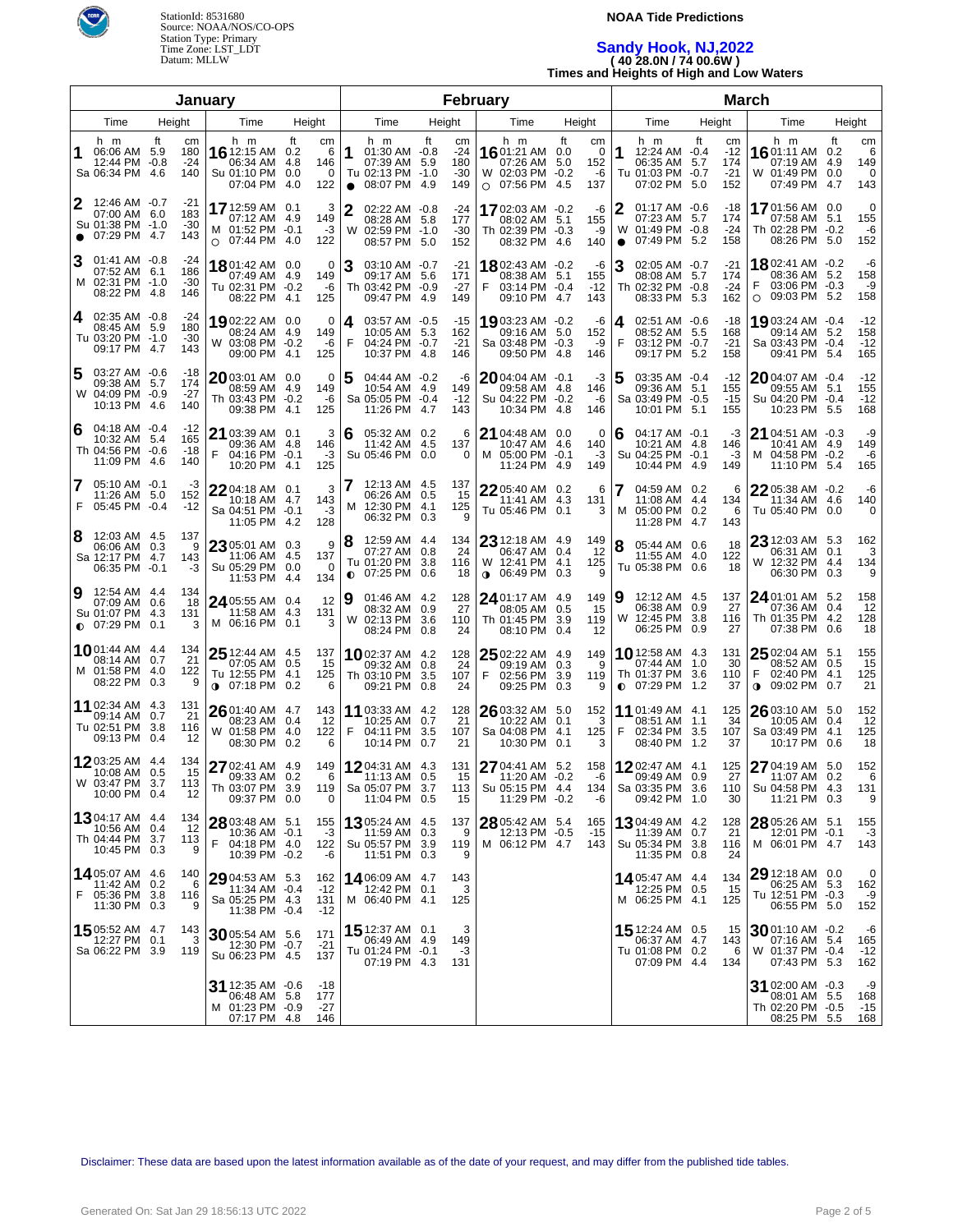

### **NOAA Tide Predictions**

# **Sandy Hook, NJ,2022 ( 40 28.0N / 74 00.6W ) Times and Heights of High and Low Waters**

| April                                                                                                                                                                                                                                                    | May                                                                                                               |                                                                                                                                     | June                                                                                                                     |                                                                                                                     |  |  |  |  |
|----------------------------------------------------------------------------------------------------------------------------------------------------------------------------------------------------------------------------------------------------------|-------------------------------------------------------------------------------------------------------------------|-------------------------------------------------------------------------------------------------------------------------------------|--------------------------------------------------------------------------------------------------------------------------|---------------------------------------------------------------------------------------------------------------------|--|--|--|--|
| Time<br>Height<br>Time<br>Height                                                                                                                                                                                                                         | Time<br>Height                                                                                                    | Time<br>Height                                                                                                                      | Time<br>Height                                                                                                           | Time<br>Height                                                                                                      |  |  |  |  |
| h m<br>ft<br>h m<br>ft<br>cm<br>cm<br>16 02:17 AM $-0.3$<br>02:46 AM -0.4<br>$-12$<br>-9<br>08:44 AM 5.4<br>165<br>08:08 AM 5.2<br>158<br>F<br>03:00 PM -0.5<br>$-15$<br>Sa 02:31 PM -0.3<br>-9<br>09:06 PM<br>5.6<br>$O$ 08:34 PM<br>171<br>-5.8<br>177 | h m<br>ft<br>cm<br>1<br>03:08 AM -0.1<br>-3<br>149<br>09:00 AM 4.9<br>Su 03:04 PM 0.1<br>3<br>09:13 PM 5.6<br>171 | h m<br>ft<br>cm<br>1602:45 AM -0.5<br>$-15$<br>08:32 AM<br>5.1<br>155<br>M 02:47 PM -0.3<br>-9<br>08:54 PM<br>192<br>6.3<br>$\circ$ | h m<br>ft<br>cm<br>1<br>04:05 AM 0.2<br>6<br>10:00 AM 4.3<br>131<br>W<br>03:51 PM<br>0.7<br>21<br>09:57 PM<br>5.2<br>158 | h m<br>ft<br>cm<br>1604:13 AM -0.7<br>$-21$<br>10:06 AM 5.0<br>152<br>Th 04:16 PM -0.2<br>-6<br>10:27 PM 6.2<br>189 |  |  |  |  |
| 2<br>03:30 AM -0.3<br>-9<br><b>17</b> 03:04 AM -0.4<br>$-12$<br>158<br>09:25 AM 5.2<br>158<br>08:52 AM 5.2<br>Sa 03:38 PM -0.3<br>Su 03:13 PM -0.3<br>-9<br>-9<br>09:45 PM 5.5<br>09:15 PM 6.0<br>183<br>168                                             | 2<br>03:48 AM 0.0<br>0<br>09:41 AM 4.7<br>143<br>М<br>03:41 PM 0.3<br>9<br>09:49 PM 5.4<br>165                    | 17 03:36 AM -0.6<br>-18<br>152<br>09:23 AM 5.0<br>Tu 03:36 PM -0.2<br>-6<br>09:44 PM 6.3<br>192                                     | 2<br>04:43 AM 0.3<br>9<br>10:44 AM 4.2<br>128<br>Th 04:28 PM 0.8<br>24<br>10:35 PM<br>5.0<br>152                         | 1705:04 AM -0.6<br>$-18$<br>149<br>11:06 AM 4.9<br>F<br>05:10 PM 0.0<br>0<br>11:26 PM 5.9<br>180                    |  |  |  |  |
| 3<br>04:11 AM -0.2<br>1803:51 AM -0.5<br>$-15$<br>-6<br>155<br>10:07 AM 4.9<br>149<br>09:38 AM 5.1<br>Su 04:13 PM -0.1<br>M 03:56 PM -0.3<br>-9<br>-3<br>10:01 PM 6.0<br>183<br>10:23 PM 5.3<br>162                                                      | 3<br>04:27 AM 0.1<br>3<br>10:24 AM 4.4<br>134<br>Tu 04:16 PM 0.5<br>15<br>10:25 PM 5.2<br>158                     | 1804:27 AM -0.6<br>$-18$<br>10:18 AM 4.9<br>149<br>W 04:27 PM -0.1<br>$-3$<br>10:39 PM 6.1<br>186                                   | 3<br>05:21 AM 0.5<br>15<br>11:30 AM 4.0<br>122<br>F<br>05:05 PM 1.0<br>30<br>11:15 PM 4.8<br>146                         | $-12$<br>18 05:56 AM -0.4<br>12:07 PM 4.9<br>149<br>9<br>Sa 06:06 PM 0.3                                            |  |  |  |  |
| 04:51 AM 0.0<br>19 04:39 AM -0.5<br>$-15$<br>0<br>4<br>149<br>10:51 AM 4.6<br>140<br>10:29 AM 4.9<br>M 04:47 PM 0.2<br>Tu 04:40 PM -0.1<br>$-3$<br>6<br>11:02 PM<br>180<br>-5.1<br>155<br>10:52 PM 5.9                                                   | 4<br>05:05 AM 0.3<br>9<br>11:09 AM 4.2<br>128<br>W 04:51 PM 0.8<br>24<br>11:04 PM 4.9<br>149                      | 19 05:18 AM -0.4<br>$-12$<br>146<br>11:18 AM 4.8<br>Th 05:20 PM 0.1<br>3<br>11:39 PM 5.8<br>177                                     | 05:59 AM 0.7<br>21<br>4<br>12:16 PM 4.0<br>122<br>Sa 05:44 PM 1.1<br>34                                                  | 19 12:24 AM 5.7<br>174<br>06:50 AM -0.2<br>-6<br>149<br>Su 01:05 PM 4.9<br>07:08 PM 0.5<br>15                       |  |  |  |  |
| 5<br>05:29 AM 0.3<br>9<br>2005:28 AM -0.3<br>-9<br>11:36 AM 4.3<br>131<br>11:26 AM 4.7<br>143<br>Tu 05:21 PM 0.6<br>W 05:28 PM 0.1<br>18<br>3<br>11:43 PM<br>11:49 PM<br>174<br>-4.8<br>146<br>5.7                                                       | 05:43 AM 0.6<br>18<br>11:56 AM 4.0<br>122<br>Th 05:26 PM 1.0<br>30<br>11:46 PM 4.7<br>143                         | -6<br>2006:13 AM -0.2<br>12:21 PM 4.7<br>143<br>F<br>06:18 PM 0.4<br>12                                                             | 12:00 AM 4.7<br>5<br>143<br>06:39 AM 0.8<br>24<br>122<br>Su 01:02 PM 4.0<br>06:29 PM 1.3<br>40                           | 2001:20 AM 5.4<br>165<br>07:47 AM 0.0<br>0<br>149<br>M 02:00 PM 4.9<br>08:15 PM 0.7<br>21                           |  |  |  |  |
| 06:10 AM 0.6<br>18<br>21 06:23 AM 0.0<br>$\Omega$<br>6<br>12:24 PM 4.0<br>122<br>12:28 PM 4.5<br>137<br>W 05:56 PM<br>0.9<br>27<br>Th 06:24 PM<br>15<br>0.5                                                                                              | 24<br>6<br>06:24 AM 0.8<br>12:45 PM 3.9<br>119<br>F<br>06:06 PM 1.2<br>37                                         | 21 12:40 AM 5.6<br>171<br>07:12 AM 0.0<br>$\Omega$<br>Sa 01:22 PM 4.6<br>140<br>07:25 PM 0.7<br>21                                  | 12:47 AM 4.6<br>6<br>140<br>07:26 AM<br>0.9<br>27<br>M 01:47 PM 4.1<br>125<br>07:27 PM 1.3<br>40                         | 21 02:14 AM 5.0<br>152<br>08:44 AM 0.2<br>6<br>152<br>Tu 02:54 PM 5.0<br>$0.09:22 \text{ PM}$ 0.8<br>24             |  |  |  |  |
| 7<br>12:26 AM 4.6<br>140<br>22 12:51 AM 5.4<br>165<br>27<br>06:56 AM 0.9<br>07:27 AM 0.3<br>9<br>Th 01:14 PM 3.8<br>F<br>01:31 PM 4.4<br>116<br>134<br>06:37 PM 1.2<br>07:34 PM 0.7<br>21<br>37                                                          | 7<br>12:33 AM 4.5<br>137<br>07:14 AM 1.0<br>30<br>Sa 01:34 PM 3.8<br>116<br>06:58 PM 1.4<br>43                    | 22 01:40 AM 5.3<br>162<br>08:16 AM 0.2<br>6<br>Su 02:22 PM 4.7<br>143<br>24<br><b>0</b> 08:38 PM 0.8                                | 01:35 AM 4.5<br>137<br>7<br>08:20 AM 0.9<br>27<br>Tu 02:33 PM 4.3<br>131<br>$\bullet$ 08:39 PM 1.3<br>40                 | 22 03:07 AM 4.8<br>146<br>09:39 AM 0.3<br>9<br>W 03:47 PM 5.0<br>152<br>10:23 PM 0.8<br>24                          |  |  |  |  |
| 8<br>01:12 AM 4.4<br>134<br>2301:54 AM 5.2<br>158<br>12<br>07:55 AM 1.1<br>34<br>08:38 AM 0.4<br>F<br>02:05 PM 3.7<br>113<br>Sa 02:35 PM 4.4<br>134<br>07:37 PM 1.4<br>24<br>43<br>$\bullet$ 08:54 PM 0.8                                                | 01:23 AM 4.4<br>8<br>134<br>34<br>08:14 AM 1.1<br>Su 02:24 PM 3.9<br>119<br>08:09 PM 1.5<br>46                    | 23 02:39 AM 5.1<br>155<br>09:19 AM 0.2<br>-6<br>M 03:20 PM 4.8<br>146<br>09:48 PM 0.7<br>21                                         | 8<br>02:26 AM 4.5<br>137<br>09:16 AM 0.7<br>21<br>03:21 PM 4.6<br>W<br>140<br>09:48 PM 1.1<br>34                         | 23 04:02 AM 4.5<br>137<br>10:28 AM 0.3<br>9<br>Th 04:40 PM 5.1<br>155<br>21<br>11:17 PM 0.7                         |  |  |  |  |
| 9<br>02:04 AM 4.2<br>128<br>24 02:57 AM 5.1<br>155<br>37<br>09:04 AM 1.2<br>09:46 AM 0.3<br>- 9<br>Sa 02:59 PM 3.7<br>113<br>Su 03:39 PM 4.5<br>137<br>$\bullet$ 08:56 PM 1.4<br>43<br>21<br>10:06 PM 0.7                                                | 02:16 AM 4.4<br>19<br>134<br>34<br>09:17 AM 1.1<br>03:14 PM 4.0<br>122<br>м<br>$0$ 09:24 PM 1.4<br>43             | 24 03:37 AM 4.9<br>149<br>10:16 AM 0.2<br>6<br>Tu 04:18 PM 4.9<br>149<br>10:48 PM 0.6<br>18                                         | 03:22 AM 4.5<br>137<br>9<br>10:09 AM<br>0.5<br>15<br>Th 04:14 PM 4.9<br>149<br>10:48 PM 0.8<br>24                        | 24 04:58 AM 4.3<br>131<br>11:14 AM 0.4<br>12<br>F<br>05:31 PM 5.2<br>158                                            |  |  |  |  |
| 25 04:01 AM 5.0<br>10 03:00 AM 4.2<br>128<br>152<br>34<br>- 6<br>10:07 AM 1.1<br>10:45 AM 0.2<br>Su 03:55 PM<br>M 04:42 PM 4.7<br>-3.8<br>116<br>143<br>15<br>10:05 PM 1.3<br>40<br>11:08 PM 0.5                                                         | 1003:11 AM 4.4<br>134<br>27<br>10:11 AM 0.9<br>Tu 04:07 PM 4.3<br>131<br>10:26 PM 1.1<br>34                       | 25 04:35 AM 4.8<br>146<br>11:05 AM 0.1<br>3<br>W 05:14 PM 5.1<br>155<br>11:42 PM 0.5<br>15                                          | 1004:22 AM 4.5<br>137<br>10:59 AM 0.3<br>9<br>F<br>05:08 PM 5.3<br>162<br>11:44 PM 0.4<br>12                             | 25 12:06 AM 0.6<br>18<br>05:52 AM 4.3<br>131<br>15<br>Sa 11:58 AM 0.5<br>06:18 PM 5.3<br>162                        |  |  |  |  |
| 26 05:04 AM 5.0<br>11 04:00 AM 4.3<br>152<br>131<br>27<br>10:59 AM 0.9<br>11:36 AM 0.0<br>$\overline{\mathbf{0}}$<br>M 04:52 PM 4.0<br>Tu 05:41 PM 5.0<br>122<br>152<br>11:03 PM 1.0<br>30                                                               | 11 04:08 AM 4.5<br>137<br>10:58 AM 0.6<br>18<br>W 04:59 PM 4.6<br>140<br>11:21 PM 0.7<br>21                       | 26 05:31 AM 4.7<br>143<br>0.1<br>3<br>11:49 AM<br>Th 06:05 PM 5.3<br>162                                                            | 11 05:24 AM 4.6<br>140<br>11:48 AM 0.1<br>3<br>Sa 06:02 PM 5.7<br>174                                                    | 26 12:53 AM 0.5<br>15<br>06:44 AM 4.3<br>131<br>Su 12:40 PM 0.5<br>15<br>07:02 PM 5.3<br>162                        |  |  |  |  |
| 27 12:02 AM 0.3<br>9<br>1205:00 AM 4.4<br>134<br>06:01 AM 5.1<br>155<br>18<br>11:44 AM 0.6<br>W 12:22 PM -0.1<br>-3<br>Tu 05:45 PM 4.3<br>131<br>06:33 PM 5.3<br>162<br>11:54 PM 0.7<br>21                                                               | 1205:06 AM 4.6<br>140<br>9<br>11:42 AM 0.3<br>Th 05:50 PM 5.1<br>155                                              | 27 12:31 AM 0.3<br>9<br>06:22 AM 4.7<br>143<br>12:32 PM 0.1<br>3<br>F.<br>06:50 PM 5.5<br>168                                       | 12 12:39 AM 0.0<br>0<br>06:25 AM 4.7<br>143<br>Su 12:39 PM 0.0<br>$\overline{\phantom{0}}$<br>06:55 PM 6.1<br>186        | 27 01:38 AM 0.4<br>12<br>07:30 AM 4.3<br>131<br>M 01:24 PM 0.6<br>18<br>07:43 PM 5.4<br>165                         |  |  |  |  |
| 28 12:52 AM 0.1<br>3<br><b>13</b> 05:54 AM 4.7<br>143<br>06:51 AM 5.1<br>155<br>12:27 PM 0.3<br>9<br>Th 01:06 PM -0.2<br>-6<br>W 06:32 PM 4.7<br>143<br>07:18 PM 5.5<br>168                                                                              | 13 12:12 AM 0.4<br>12<br>06:02 AM 4.8<br>146<br>F<br>12:26 PM 0.1<br>3<br>06:37 PM 5.5<br>168                     | 28 01:17 AM 0.2<br>6<br>07:10 AM 4.7<br>143<br>Sa 01:13 PM 0.2<br>6<br>07:30 PM 5.6<br>171                                          | 1301:33 AM $-0.3$<br>-9<br>07:21 AM 4.9<br>149<br>M 01:33 PM -0.2<br>-6<br>07:46 PM 6.3<br>192                           | 28 02:21 AM 0.3<br>9<br>08:14 AM 4.4<br>134<br>Tu 02:07 PM 0.6<br>18<br>08:21 PM 5.4<br>165                         |  |  |  |  |
| 29 01:40 AM 0.0<br>14 12:42 AM 0.3<br>9<br>0<br>06:42 AM 4.9<br>07:36 AM 5.1<br>155<br>149<br>Th 01:08 PM 0.1<br>3<br>F<br>01:47 PM -0.2<br>-6<br>07:14 PM 5.2<br>07:59 PM 5.6<br>171<br>158                                                             | 1401:03 AM 0.0<br>0<br>06:53 AM 5.0<br>152<br>Sa 01:12 PM -0.1<br>-3<br>07:22 PM 5.9<br>180                       | 29 02:02 AM 0.1<br>3<br>07:54 AM 4.6<br>140<br>Su 01:53 PM 0.3<br>9<br>08:08 PM 5.6<br>171                                          | 1402:28 AM -0.5<br>-15<br>08:15 AM 5.0<br>152<br>Tu 02:27 PM -0.2<br>-6<br>$O$ 08:37 PM 6.4<br>195                       | 29 03:03 AM 0.3<br>9<br>08:56 AM 4.4<br>134<br>W 02:49 PM 0.6<br>18<br>$\bullet$ 08:58 PM 5.3<br>162                |  |  |  |  |
| 15 01:30 AM 0.0<br>$30$ 02:25 AM $\,$ -0.1 $\,$<br>-3<br>0<br>07:26 AM 5.1<br>08:18 AM 5.0<br>152<br>155<br>F<br>01:50 PM -0.2<br>Sa 02:26 PM -0.1<br>-3<br>-6<br>07:54 PM 5.5<br>168<br>$\bullet$ 08:37 PM 5.7<br>174                                   | 1501:54 AM -0.3<br>-9<br>07:43 AM 5.1<br>155<br>Su 01:58 PM -0.2<br>-6<br>08:07 PM 6.2<br>189                     | 30 02:45 AM 0.1<br>3<br>08:36 AM 4.6<br>140<br>M 02:33 PM 0.4<br>-12<br>$\bullet$ 08:45 PM 5.5<br>168                               | 1503:21 AM -0.6<br>-18<br>09:10 AM 5.0<br>152<br>W 03:22 PM -0.2<br>-6<br>09:31 PM 6.4<br>195                            | $3003:43$ AM 0.3<br>9<br>09:37 AM 4.3<br>131<br>Th 03:30 PM 0.7<br>21<br>09:35 PM 5.2<br>158                        |  |  |  |  |
|                                                                                                                                                                                                                                                          |                                                                                                                   | 31 03:26 AM 0.1<br>3<br>134<br>09:18 AM 4.4<br>Tu 03:13 PM 0.5<br>15<br>09:21 PM 5.4<br>165                                         |                                                                                                                          |                                                                                                                     |  |  |  |  |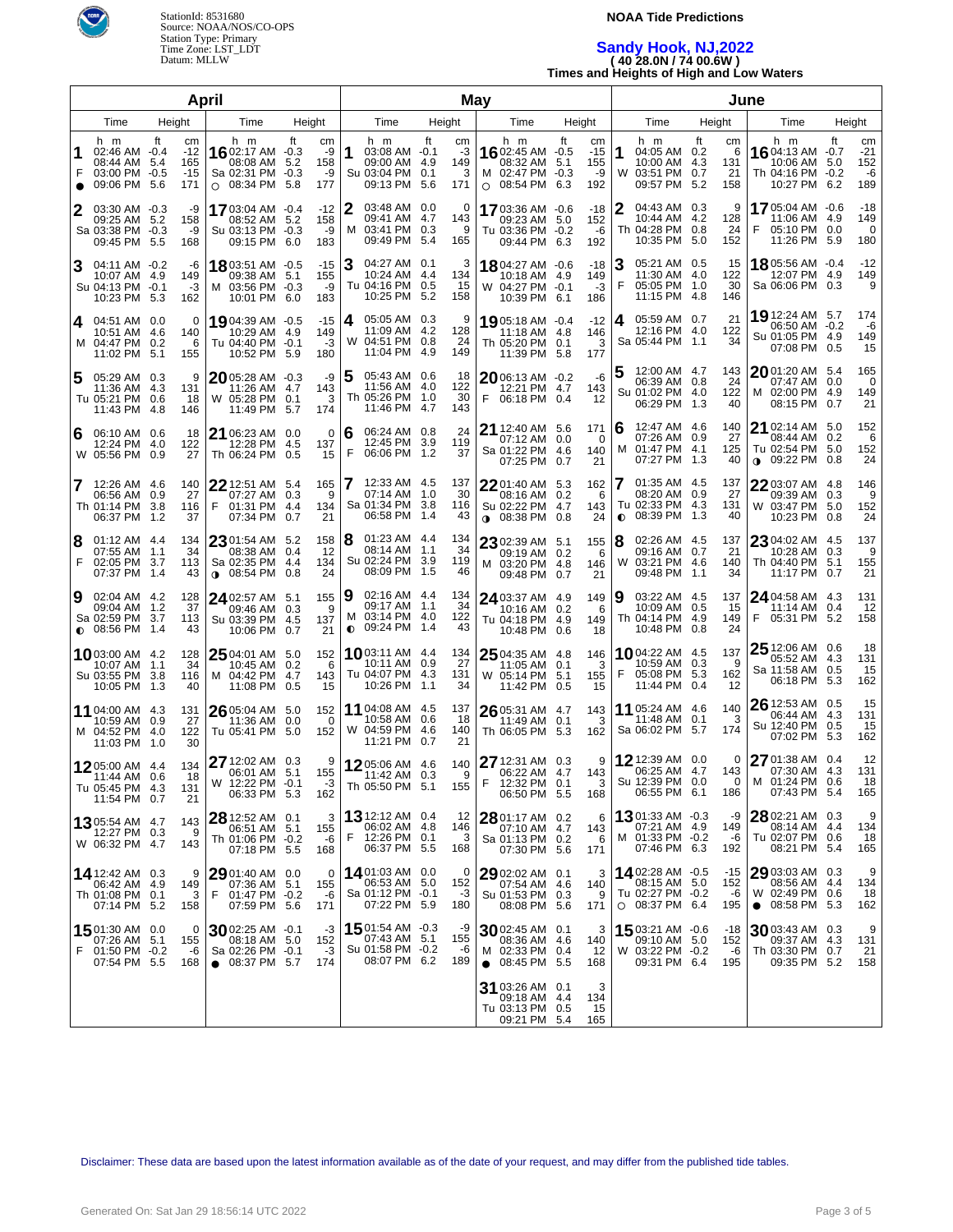

## **NOAA Tide Predictions**

# **Sandy Hook, NJ,2022 ( 40 28.0N / 74 00.6W )**

**Times and Heights of High and Low Waters**

| July   |                                                                           |              |                             |                                                                               |           | <b>August</b>                     |                     |                                                                               |           |                              |   | <b>September</b>                                                         |                  |                        |        |                                                                                       |                  |                              |                                                                               |    |                              |
|--------|---------------------------------------------------------------------------|--------------|-----------------------------|-------------------------------------------------------------------------------|-----------|-----------------------------------|---------------------|-------------------------------------------------------------------------------|-----------|------------------------------|---|--------------------------------------------------------------------------|------------------|------------------------|--------|---------------------------------------------------------------------------------------|------------------|------------------------------|-------------------------------------------------------------------------------|----|------------------------------|
|        | Time                                                                      | Height       |                             | Time                                                                          |           | Height                            |                     | Time                                                                          |           | Height                       |   | Time                                                                     |                  | Height                 |        | Time                                                                                  |                  | Height                       | Time                                                                          |    | Height                       |
| 1<br>F | h m<br>04:21 AM 0.3<br>10:19 AM 4.2<br>04:09 PM 0.7<br>10:11 PM           | Ħ<br>5.1     | cm<br>9<br>128<br>21<br>155 | h m<br>16 04:45 AM -0.7<br>10:48 AM 5.2<br>Sa 04:56 PM -0.1<br>11:06 PM       | ft<br>6.0 | cm<br>$-21$<br>158<br>$-3$<br>183 | 1<br>м              | h m<br>05:01 AM 0.3<br>11:06 AM 4.6<br>05:05 PM 0.7<br>10:59 PM               | ft<br>5.0 | сm<br>9<br>140<br>21<br>152  |   | h m<br>16 05:45 AM -0.2<br>12:05 PM<br>Tu 06:16 PM                       | ft<br>5.4<br>0.4 | cm<br>-6<br>165<br>12  | 1      | h m<br>05:33 AM 0.4<br>11:55 AM<br>Th 06:13 PM                                        | Ħ.<br>5.2<br>0.7 | cm<br>12<br>158<br>21        | h m<br>16 12:41 AM 4.4<br>06:26 AM 0.9<br>F<br>01:01 PM 5.0<br>07:29 PM 1.1   | ft | cm<br>134<br>27<br>152<br>34 |
| 2      | 04:57 AM 0.4<br>11:01 AM<br>Sa 04:47 PM 0.8<br>10:49 PM                   | -4.2<br>-5.0 | 12<br>128<br>24<br>152      | 1705:33 AM -0.5<br>11:44 AM 5.2<br>Su 05:48 PM 0.1                            |           | $-15$<br>158<br>3                 | 2                   | 05:32 AM 0.3<br>11:47 AM 4.7<br>Tu 05:44 PM 0.8<br>11:41 PM 4.8               |           | 9<br>143<br>24<br>146        |   | 17 12:22 AM 5.1<br>06:28 AM 0.2<br>W 12:55 PM 5.2<br>07:10 PM 0.8        |                  | 155<br>-6<br>158<br>24 | 2<br>F | 12:09 AM 4.6<br>06:13 AM<br>12:47 PM 5.3<br>07:12 PM 0.9                              | 0.5              | 140<br>15<br>162<br>27       | 1701:33 AM 4.1<br>07:15 AM 1.2<br>Sa 01:49 PM 4.8<br>$\bullet$ 08:34 PM 1.3   |    | 125<br>37<br>146<br>40       |
| 3      | 05:32 AM 0.5<br>11:43 AM 4.2<br>Su 05:24 PM 0.9<br>11:29 PM 4.8           |              | 15<br>128<br>27<br>146      | <b>18</b> 12:01 AM 5.6<br>06:20 AM -0.3<br>M 12:39 PM 5.2<br>06:44 PM 0.4     |           | 171<br>-9<br>158<br>12            | 3                   | 06:05 AM 0.4<br>12:30 PM 4.8<br>W 06:31 PM 0.9                                |           | 12<br>146<br>27              |   | 1801:13 AM 4.7<br>07:14 AM 0.6<br>Th 01:43 PM 5.1<br>08:11 PM 1.1        |                  | 143<br>18<br>155<br>34 | 3      | 01:08 AM 4.4<br>07:06 AM<br>Sa 01:44 PM 5.3<br>$\bullet$ 08:27 PM 0.9                 | 0.7              | 134<br>21<br>162<br>27       | 1802:27 AM 4.0<br>08:17 AM 1.4<br>Su 02:41 PM 4.6<br>09:40 PM 1.3             |    | 122<br>43<br>140<br>40       |
| 4      | 06:06 AM 0.5<br>12:26 PM 4.3<br>M 06:05 PM 1.0                            |              | 15<br>131<br>30             | <b>19</b> 12:53 AM 5.3<br>07:09 AM 0.0<br>Tu 01:31 PM 5.1<br>07:45 PM 0.7     |           | 162<br>0<br>155<br>21             | 4                   | 12:30 AM 4.7<br>06:43 AM 0.5<br>Th 01:17 PM 5.0<br>07:30 PM 1.0               |           | 143<br>15<br>152<br>30       | F | 1902:04 AM 4.3<br>08:06 AM 0.9<br>02:31 PM 4.9<br>$\bullet$ 09:16 PM 1.2 |                  | 131<br>27<br>149<br>37 | 4      | 02:11 AM 4.3<br>08:23 AM<br>Su 02:46 PM 5.3<br>09:44 PM 0.8                           | 0.9              | 131<br>27<br>162<br>24       | 1903:23 AM 3.9<br>09:27 AM 1.5<br>M 03:36 PM 4.5<br>10:36 PM 1.2              |    | 119<br>46<br>137<br>37       |
| 5      | 12:12 AM 4.7<br>06:43 AM 0.6<br>Tu 01:08 PM 4.4<br>06:55 PM 1.1           |              | 143<br>18<br>134<br>34      | 2001:45 AM 4.9<br>08:01 AM 0.3<br>W 02:21 PM 5.1<br>08:50 PM 0.9<br>$\bullet$ |           | 149<br>9<br>155<br>27             | 5<br>F<br>$\bullet$ | 01:24 AM 4.5<br>07:34 AM 0.6<br>02:08 PM 5.1<br>08:45 PM 1.0                  |           | 137<br>18<br>155<br>30       |   | $2002:57$ AM 4.1<br>09:05 AM 1.1<br>Sa 03:21 PM 4.8<br>10:17 PM 1.1      |                  | 125<br>34<br>146<br>34 | 5<br>м | 03:19 AM 4.3<br>09:45 AM<br>03:54 PM 5.4<br>10:50 PM 0.6                              | 0.8              | 131<br>24<br>165<br>18       | 2004:21 AM 3.9<br>10:28 AM 1.4<br>Tu 04:35 PM 4.6<br>11:25 PM 1.0             |    | 119<br>43<br>140<br>30       |
| 6      | 12:59 AM 4.6<br>07:26 AM 0.6<br>W 01:53 PM 4.6<br>08:00 PM 1.1            |              | 140<br>18<br>140<br>34      | $2102:36$ AM $4.5$<br>08:55 AM 0.5<br>Th 03:11 PM 5.0<br>09:52 PM 1.0         |           | 137<br>15<br>152<br>30            | 6                   | 02:22 AM 4.4<br>08:43 AM 0.7<br>Sa 03:05 PM 5.3<br>09:58 PM 0.8               |           | 134<br>21<br>162<br>24       |   | 21 03:53 AM 3.9<br>10:03 AM 1.2<br>Su 04:16 PM 4.7<br>11:10 PM 1.0       |                  | 119<br>37<br>143<br>30 | 6      | 04:30 AM 4.4<br>10:55 AM<br>Tu 05:03 PM 5.6<br>11:49 PM 0.2                           | 0.6              | 134<br>18<br>171<br>6        | 21 05:18 AM 4.1<br>11:20 AM 1.1<br>W 05:31 PM 4.8                             |    | 125<br>34<br>146             |
| 7      | 01:50 AM 4.5<br>08:20 AM 0.6<br>Th 02:41 PM 4.9<br>$\bullet$ 09:13 PM 1.0 |              | 137<br>18<br>149<br>30      | $2203:29$ AM $4.3$<br>09:48 AM 0.7<br>F<br>04:02 PM<br>10:49 PM 0.9           | 5.0       | 131<br>21<br>152<br>27            | 7                   | 03:28 AM 4.3<br>09:56 AM 0.6<br>Su 04:08 PM 5.5<br>11:03 PM 0.5               |           | 131<br>18<br>168<br>15       |   | $2204:53$ AM $4.0$<br>10:57 AM<br>M 05:12 PM 4.8<br>11:58 PM 0.9         | 1.1              | 122<br>34<br>146<br>27 |        | 05:39 AM 4.7<br>11:56 AM 0.3<br>W 06:07 PM 5.8                                        |                  | 143<br>9<br>177              | 22 12:09 AM 0.8<br>06:09 AM 4.4<br>Th 12:08 PM 0.9<br>06:19 PM 5.0            |    | 24<br>134<br>27<br>152       |
| 8<br>F | 02:46 AM 4.4<br>09:21 AM 0.6<br>03:34 PM 5.1<br>10:20 PM 0.8              |              | 134<br>18<br>155<br>24      | 23 04:25 AM 4.1<br>10:39 AM 0.8<br>Sa 04:54 PM<br>11:39 PM 0.8                | 5.0       | 125<br>24<br>152<br>24            | 8                   | 04:39 AM 4.3<br>11:03 AM 0.4<br>M 05:15 PM 5.7                                |           | 131<br>12<br>174             |   | 23 05:50 AM 4.1<br>11:47 AM 1.0<br>Tu 06:06 PM 4.9                       |                  | 125<br>30<br>149       | 8      | 12:43 AM -0.1<br>06:40 AM 5.0<br>Th 12:53 PM 0.0<br>07:03 PM                          | 6.1              | -3<br>152<br>$\Omega$<br>186 | 23 12:50 AM 0.5<br>06:54 AM 4.7<br>F<br>12:53 PM 0.6<br>07:02 PM 5.2          |    | 15<br>143<br>18<br>158       |
| 9      | 03:48 AM 4.4<br>10:21 AM 0.4<br>Sa 04:33 PM 5.4<br>11:21 PM 0.4           |              | 134<br>12<br>165<br>12      | 24 05:23 AM 4.0<br>11:26 AM 0.8<br>Su 05:46 PM 5.0                            |           | 122<br>24<br>152                  | 9                   | 12:03 AM 0.2<br>05:49 AM 4.5<br>Tu 12:04 PM 0.2<br>06:19 PM 6.0               |           | 6<br>137<br>6<br>183         |   | 24 12:43 AM 0.7<br>06:41 AM 4.3<br>W 12:34 PM 0.8<br>06:53 PM            | 5.1              | 21<br>131<br>24<br>155 | 9<br>F | 01:33 AM -0.3<br>07:33 AM 5.4<br>01:48 PM -0.2<br>07:54 PM                            | 6.2              | -9<br>165<br>-6<br>189       | 24 01:29 AM 0.3<br>07:33 AM 5.0<br>Sa 01:37 PM 0.4<br>07:40 PM 5.3            |    | 9<br>152<br>12<br>162        |
|        | 1004:56 AM 4.4<br>11:19 AM 0.2<br>Su 05:34 PM 5.8                         |              | 134<br>6<br>177             | $25$ 12:26 AM 0.7<br>06:18 AM 4.1<br>M 12:12 PM 0.8<br>06:34 PM 5.1           |           | 21<br>125<br>24<br>155            |                     | <b>10</b> 01:00 AM -0.1<br>06:52 AM 4.8<br>W 01:04 PM 0.0<br>07:17 PM 6.2     |           | -3<br>146<br>$\Omega$<br>189 |   | 25 01:25 AM 0.5<br>07:25 AM 4.5<br>Th 01:20 PM 0.7<br>07:34 PM           | 5.3              | 15<br>137<br>21<br>162 |        | <b>10</b> 02:21 AM $-0.5$<br>08:22 AM 5.7<br>Sa 02:39 PM -0.3<br>$\circ$ 08:41 PM 6.1 |                  | -15<br>174<br>-9<br>186      | $2502:07$ AM 0.1<br>08:09 AM 5.2<br>Su 02:21 PM 0.2<br>$\bullet$ 08:16 PM 5.4 |    | 3<br>158<br>6<br>165         |
|        | 11 12:19 AM 0.1<br>06:03 AM 4.6<br>M 12:17 PM 0.1<br>06:34 PM             | 6.1          | 3<br>140<br>3<br>186        | $26$ 01:12 AM 0.5<br>07:07 AM 4.2<br>Tu 12:58 PM 0.7<br>07:19 PM              | -5.2      | 15<br>128<br>21<br>158            |                     | <b>11</b> 01:54 AM $-0.4$<br>07:48 AM 5.1<br>Th 02:01 PM -0.2<br>08:11 PM 6.4 |           | $-12$<br>155<br>-6<br>195    | F | 26 02:06 AM 0.4<br>08:05 AM 4.7<br>02:04 PM 0.5<br>08:11 PM              | 5.4              | 12<br>143<br>15<br>165 |        | 11 03:07 AM -0.6<br>09:09 AM 5.8<br>Su 03:29 PM -0.3<br>09:27 PM 5.9                  |                  | -18<br>177<br>-9<br>180      | 26 02:44 AM 0.0<br>08:44 AM 5.4<br>03:03 PM 0.1<br>M<br>08:51 PM 5.3          |    | 0<br>165<br>3<br>162         |
|        | 1201:16 AM -0.2<br>07:05 AM 4.8<br>Tu 01:15 PM -0.1<br>07:30 PM           | 6.3          | -6<br>146<br>-3<br>192      | 27 01:55 AM 0.4<br>07:51 AM 4.4<br>W 01:44 PM 0.7<br>07:59 PM 5.3             |           | 12<br>134<br>21<br>162            | F                   | 1202:45 AM -0.6<br>08:41 AM 5.4<br>02:55 PM -0.3<br>$\circ$ 09:01 PM 6.3      |           | -18<br>165<br>-9<br>192      |   | 27 02:45 AM<br>08:42 AM 4.9<br>Sa 02:46 PM 0.4<br>08:45 PM 5.4           | 0.2              | 6<br>149<br>12<br>165  |        | 12 03:49 AM -0.5<br>09:54 AM 5.8<br>M 04:15 PM -0.1<br>10:13 PM 5.6                   |                  | -15<br>177<br>-3<br>171      | 27 03:20 AM 0.0<br>09:19 AM 5.6<br>Tu 03:45 PM 0.1<br>09:29 PM 5.2            |    | 0<br>171<br>3<br>158         |
| O      | 1302:11 AM -0.4<br>08:01 AM 5.0<br>W 02:13 PM -0.2<br>08:24 PM 6.4        |              | -12<br>152<br>-6<br>195     | 28 02:37 AM 0.3<br>08:32 AM 4.5<br>Th 02:28 PM 0.6<br>$\bullet$ 08:37 PM 5.3  |           | 137<br>18<br>162                  |                     | 1303:34 AM -0.7<br>09:32 AM 5.5<br>Sa 03:47 PM -0.3<br>09:51 PM 6.2           |           | $-21$<br>168<br>-9<br>189    |   | 28 03:21 AM 0.2<br>09:18 AM 5.0<br>Su 03:27 PM 0.4<br>09:19 PM 5.4       |                  | 6<br>152<br>12<br>165  |        | 1304:29 AM -0.3<br>10:40 AM 5.7<br>Tu 05:01 PM 0.1<br>11:01 PM 5.2                    |                  | -9<br>174<br>3<br>158        | 28 03:55 AM 0.0<br>09:57 AM 5.6<br>W 04:28 PM 0.1<br>10:11 PM 5.0             |    | 0<br>171<br>3<br>152         |
|        | 14 03:05 AM -0.6<br>08:56 AM 5.1<br>Th 03:09 PM -0.3<br>09:18 PM 6.4      |              | -18<br>155<br>-9<br>195     | $29$ 03:17 AM 0.3<br>09:12 AM 4.5<br>03:09 PM 0.6<br>F<br>09:12 PM 5.3        |           | 9<br>137<br>18<br>162             |                     | 1404:19 AM -0.6<br>10:23 AM 5.5<br>Su 04:37 PM -0.2<br>10:41 PM 5.9           |           | -18<br>168<br>-6<br>180      |   | 29 03:55 AM 0.1<br>09:53 AM 5.1<br>M 04:06 PM 0.4<br>09:54 PM 5.2        |                  | 3<br>155<br>12<br>158  |        | 14 05:08 AM 0.1<br>11:26 AM<br>W 05:46 PM<br>11:50 PM 4.8                             | 5.5<br>0.4       | З<br>168<br>12<br>146        | 29 04:32 AM 0.1<br>10:40 AM 5.6<br>Th 05:12 PM 0.2<br>11:00 PM 4.7            |    | 3<br>171<br>6<br>143         |
| F      | 1503:56 AM -0.7<br>09:51 AM 5.2<br>04:03 PM -0.3<br>10:12 PM 6.2          |              | -21<br>158<br>-9<br>189     | $30$ 03:54 AM 0.2<br>09:50 AM 4.5<br>Sa 03:49 PM 0.6<br>09:47 PM 5.2          |           | 6<br>137<br>18<br>158             |                     | 1505:03 AM -0.5<br>11:14 AM 5.5<br>M 05:26 PM 0.1<br>11:32 PM 5.5             |           | -15<br>168<br>3<br>168       |   | $30$ 04:28 AM 0.1<br>10:29 AM 5.1<br>Tu 04:45 PM 0.4<br>10:32 PM 5.1     |                  | 3<br>155<br>12<br>155  |        | 15 05:46 AM 0.4<br>12:13 PM<br>Th 06:34 PM 0.8                                        | 5.2              | 12<br>158<br>24              | 30 05:10 AM 0.3<br>11:30 AM 5.5<br>F<br>06:02 PM 0.4<br>11:57 PM 4.5          |    | 9<br>168<br>12<br>137        |
|        |                                                                           |              |                             | 31 04:29 AM 0.2<br>10:28 AM 4.5<br>Su 04:27 PM 0.6<br>10:21 PM 5.1            |           | 6<br>137<br>18<br>155             |                     |                                                                               |           |                              |   | 31 05:00 AM 0.2<br>11:09 AM 5.2<br>W 05:27 PM 0.5<br>11:17 PM 4.8        |                  | 6<br>158<br>15<br>146  |        |                                                                                       |                  |                              |                                                                               |    |                              |